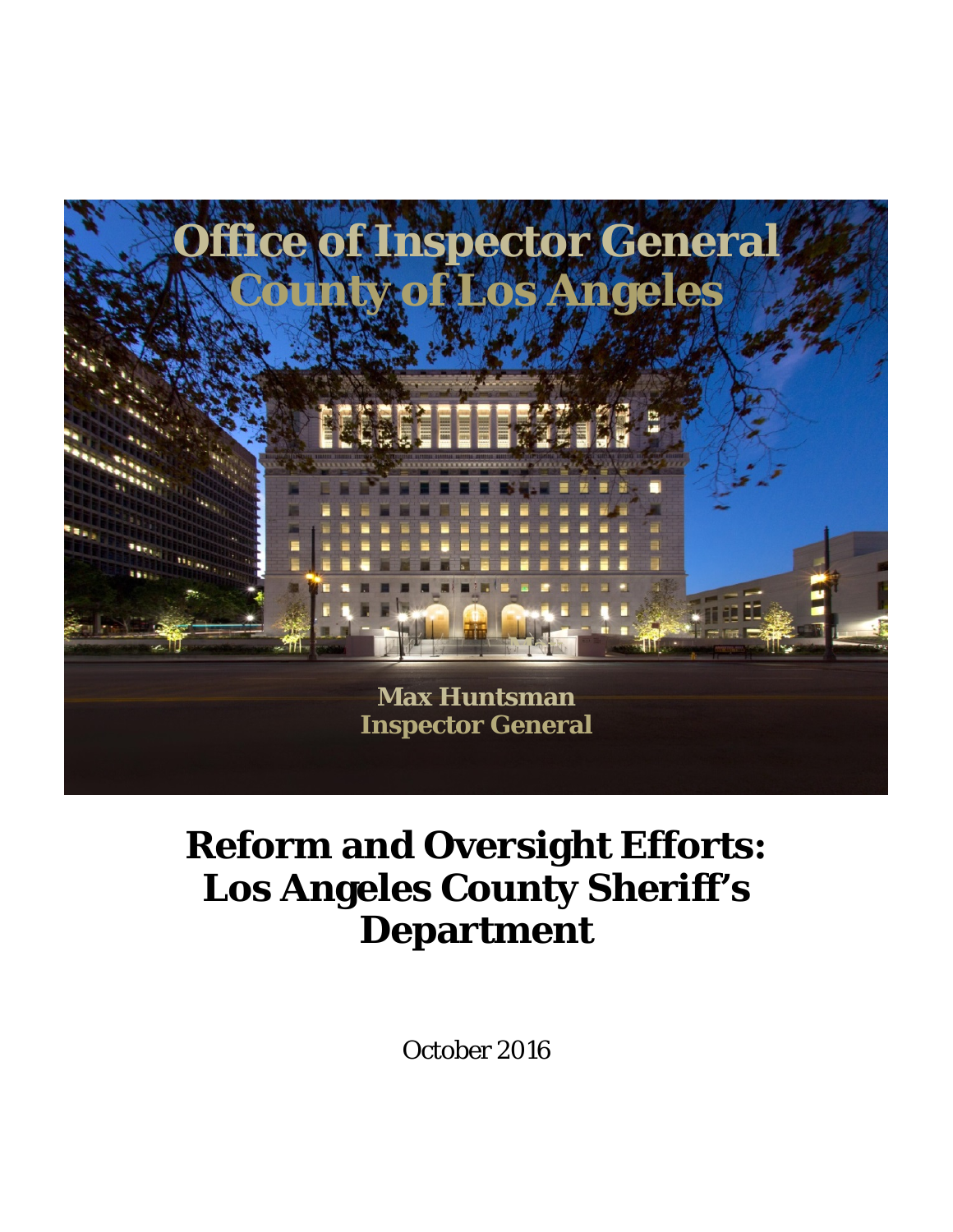# **Introduction**

The Office of Inspector General (OIG) is charged by the Board of Supervisors with four primary functions:

- Monitoring the Department's operations and conditions in the jail facilities, including the Department's response to prisoner and public complaints.
- Periodically reviewing data on the Department's use of force, the Department's investigations of force incidents and allegations of misconduct and the Department's disciplinary decisions.
- Conducting periodic audits and inspections of Department operations and reviewing the quality of the Department's audits and inspections.
- Regularly communicating with the public, the Board of Supervisors and the Sheriff's Department regarding the Department's operations.

This report is a brief summary some of the OIG's activities through September 30 of this year toward fulfilling these functions.

# **Access by the Office of Inspector General**

Since its inception, the OIG has maintained that it is critical to the success of the OIG in fulfilling these functions that the OIG have unconditional and unrestricted access to Department personnel, facilities and records.

Since the implementation of the December 15, 2015, Memorandum of Agreement to Share and Protect Confidential LASD Information and with the Sheriff's full support, the OIG has been afforded unfettered access to Department personnel, facilities and records.

Some of the specific tasks critical to oversight which the Memorandum of Agreement has enabled the OIG to perform are:

- Receive and review Watch Commander's Service Comment Report's and monitor how handled.
- Receive and review Custody Division Chiefs' Memoranda.
- Receive and review prisoner grievances and monitor how handled.
- Receive and review personnel grievances and monitor how handled.
- Review use of force investigations and monitor how handled.
- Review misconduct investigations and monitor how handled.
- Review and analyze Department responses to claims and lawsuits.
- Review and analyze Internal Affairs Bureau investigations.
- Review and analyze Internal Criminal Investigation Bureau investigations.
- Monitor, review and analyze investigations of deputy involved shootings and incustody deaths.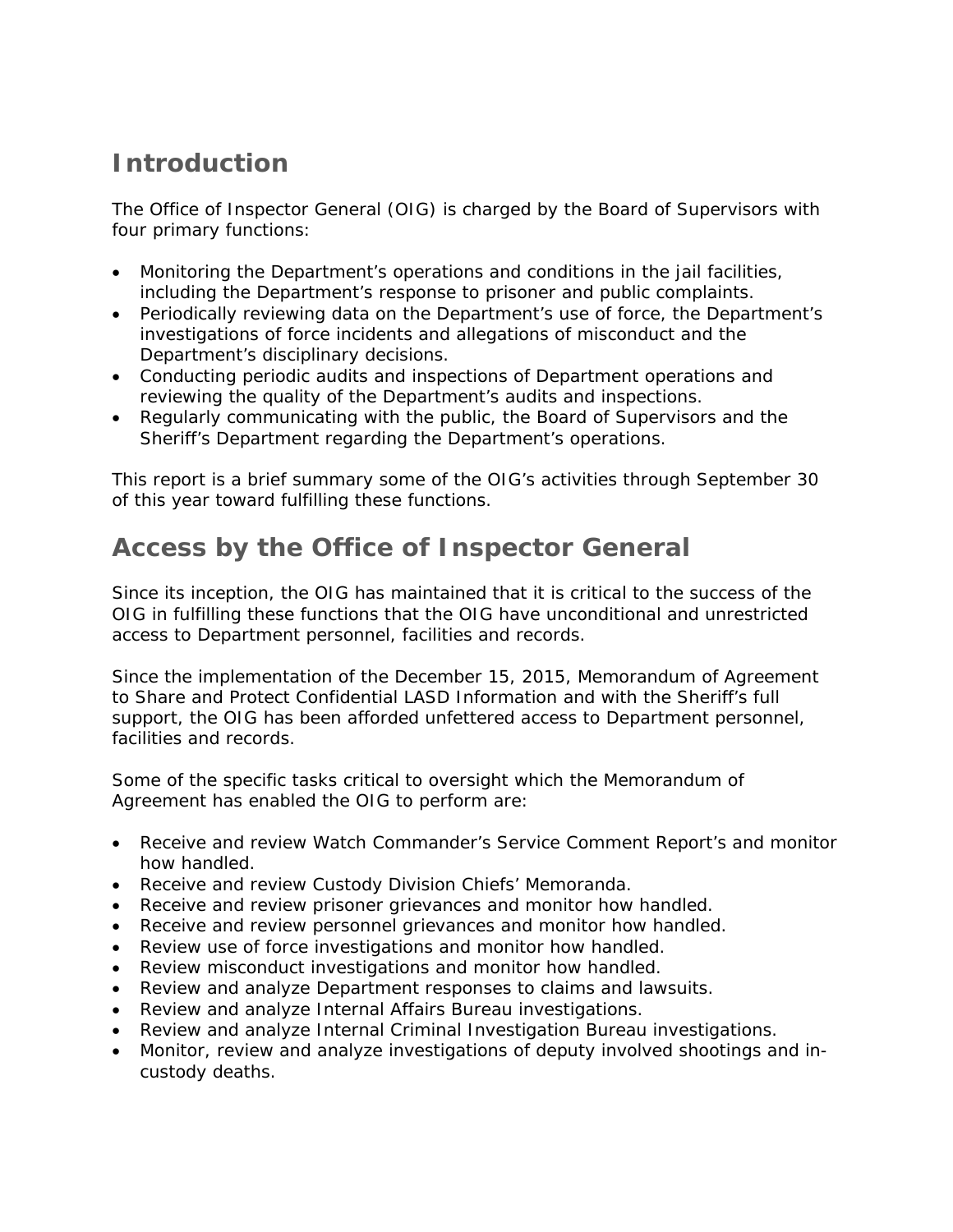- Be present during, and review and analyze the effectiveness of:
	- o Critical Incident Review
	- o Custody Force Response Team rollouts
	- o Custody Force Review Committee
	- o Executive Force Review Committee
	- o Case Review
	- o Shooting Review
	- o Complex Case Committee
	- o Gender Responsive Programming
	- o Sheriff's Critical Incident Forum/Risk Management Forum
	- o Inmate Death Review
	- o Over Detention/Erroneous Release meetings
	- o Strategic Planning (Custody)
- Be present at the Sheriff's Executive Planning Council meetings.
- Review audits conducted by Audit and Accountability Bureau involving personnel matters.
- Conduct audits of issues brought to our attention during monitoring activities.
- Access and Review LASD's Personnel Performance Index.
- Fully monitor sustainability of CCJV reforms.
- Fully monitor sustainability of other reforms initiated by the Sheriff or in response to litigation.
- Follow discipline cases from initiation through completion of civil service process.
- Review and analyze effectiveness of training conducted by the Department.

Through June 30, 2016, the OIG tracked each and every OIG request for access and the Sheriff's response. Through June  $30<sup>th</sup>$ , 254 of 254 requests to the Department for access to investigative material, reports and evidence from completed or active investigations were granted. During this same period, 41 of 41 requests for access to the Personnel Performance Index system were granted.

The Department has placed no conditions or restrictions on access nor has any request for access been denied by the Department. Consequently, the OIG on July 1, 2016, although still recording requests for access, ceased to tally instances of compliance and instead intended to record only instances in which access might be restricted or denied by the Department. There have been no instances in which the OIG has been denied requested access.

Through September 30 of this year, the OIG's presence has been accepted at all Department deliberative processes to which the OIG has requested access, including Executive Force Review Committee, Custody Force Review Committee, Critical Incident Review and other similar processes. The OIG has been included upon request in discussions with members of the command staff and advisors to the Sheriff. Access to these meetings has included access to the briefing materials reviewed by staff at the meetings. Further, the Department has on its own initiative invited the OIG to observe or participate in Department deliberative processes where the Department deems it appropriate.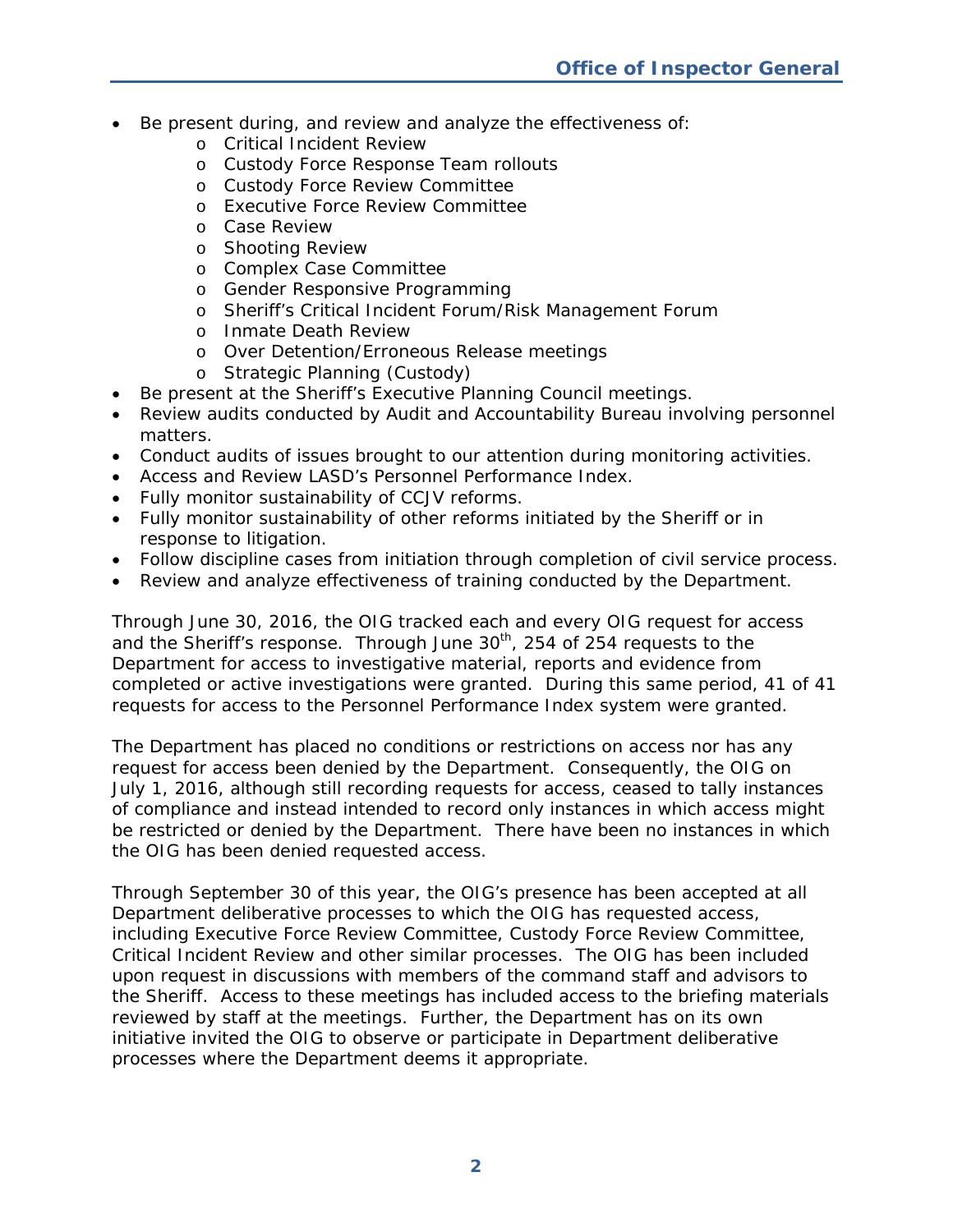# **Monitoring**

-

Monitoring of the Department's operations and the Department's operation of the Los Angeles County jail facilities is an important function of the OIG. OIG staff is a regular presence in the jail facilities and responds to the investigations of deaths of persons which occur while in the custody of the LASD, all deputy-involved shootings, all uses of force which are the proximate cause of a person's death or which result in significant injury and other significant custody division events.

### *Force Investigations*

Through September 30 of this year the OIG has responded to the investigation of twenty-one incidents in which deputies discharged a firearm. In two of those shootings no one was struck by the gunshots. Nineteen of the shootings resulted in injuries and, in eleven cases, the injuries caused death. The persons at whom the shots were fired were all male, ten were Hispanic, ten were African American, and three were white. The total persons at whom deputies fired is greater than the number of shootings because in some cases the deputies fired at more than one individual. $1$  Known unintentional discharges are not included in these numbers.



 $1$  The number of persons at whom shots were fired differs from the number of suspects listed in the Sheriff's data disclosure of Deputy Involved Shootings. The OIG includes only those persons who were hit by gunfire and at whom deputies shot but missed.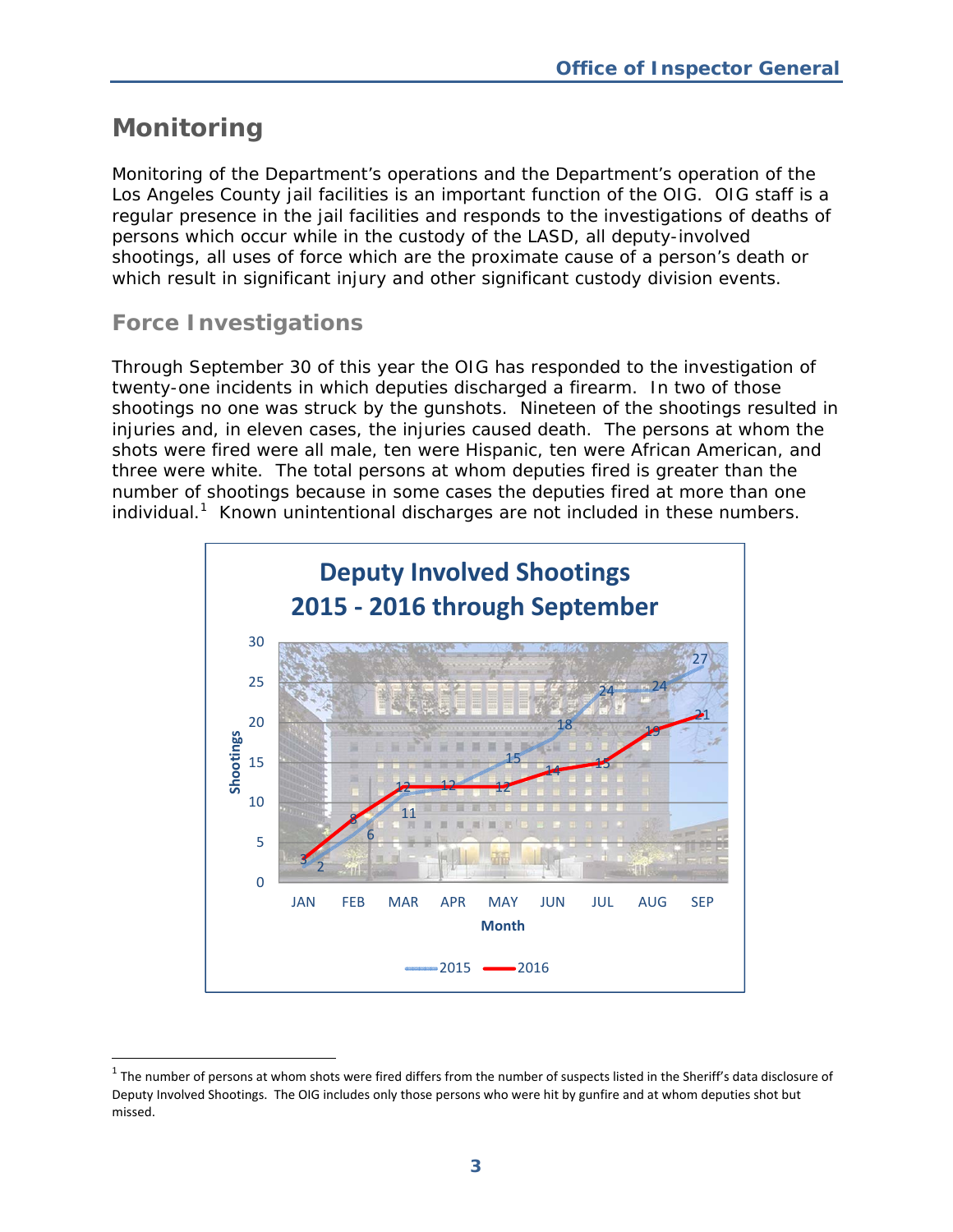Between 2010 and 2013, there was an average of 43 shootings, including hit and non-hit, by deputy sheriff's each year. In January of 2014, after the resignation of the sitting Sheriff, the Board appointed an interim Sheriff and a new Sheriff was subsequently elected on a reform platform. In 2014 there were 33 shootings and in 2015 there were 34 shootings.

All Deputy Involved Shootings which result in injuries or death are submitted by the Department to the District Attorney's Office for review. Through September 30 the Department reports that five of the 2016 shootings have been submitted to the District Attorney's Office for review and, to our knowledge, are still pending a letter of opinion from the District Attorney.

#### *Uses of Force*

The OIG monitors the Department's Custody Services Division data on use of force incidents, prisoner-on-prisoner violence and assaults on Department personnel. The chart below reflects trends in these areas over a nine year period between 2006 and 2015.

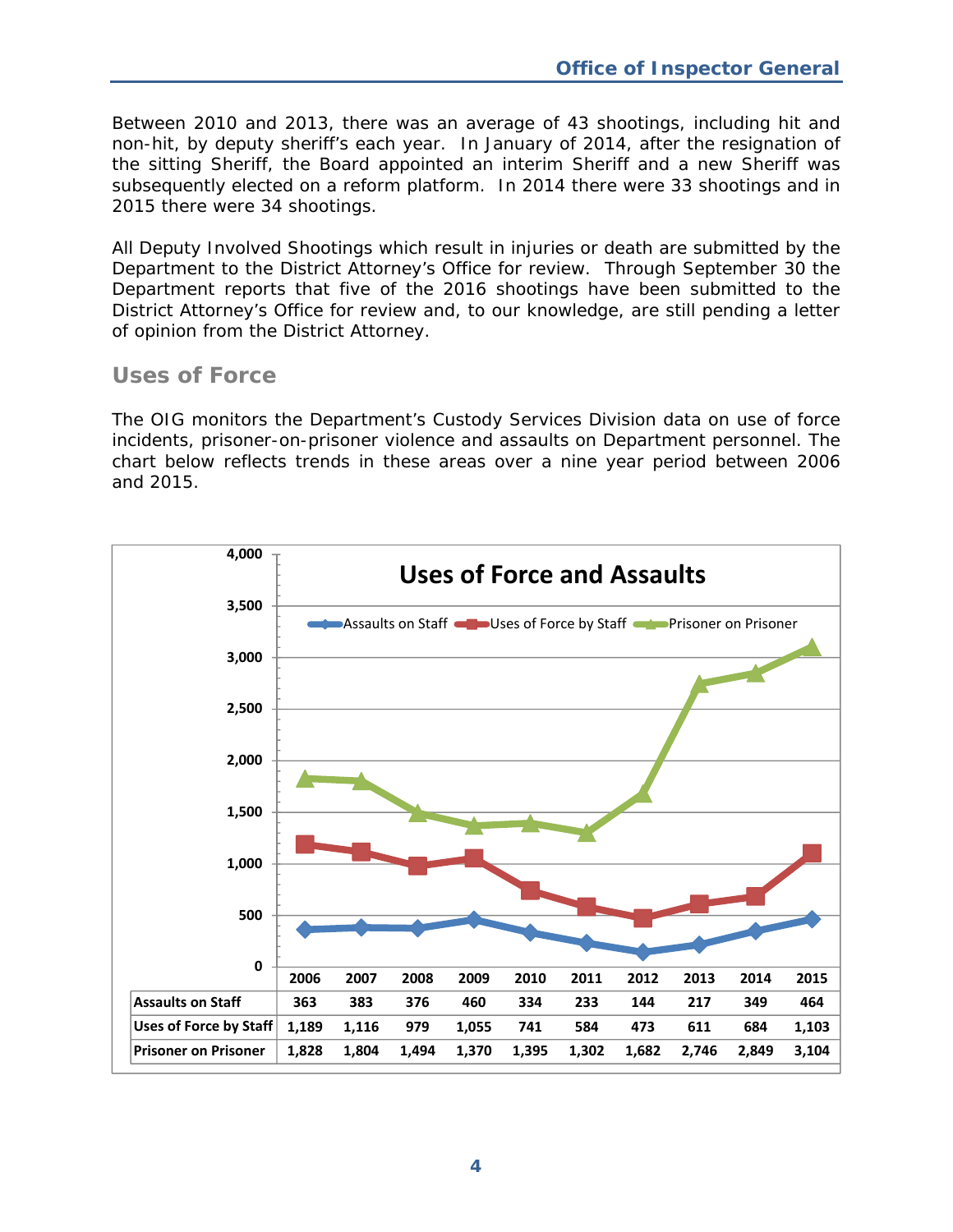### *Custody Operations*

As part of its jail monitoring program, OIG staff responds to investigations of incustody deaths, reported uses of significant force and major disturbances. The OIG also conducts regular jail inspections of LASD facilities to monitor compliance with LASD policies and procedures, California Code of Regulations  $-$  Title 15<sup>2</sup> and to encourage the LASD's alignment with national best practices. The OIG conducts physical inspections, interviews with line staff, prisoners and Custody Division command staff. Jail inspections are tracked and findings are documented in order to inform the OIG's ongoing jail monitoring, address issues with the LASD or for purposes of drafting OIG reports to the Board of Supervisors and Los Angeles County. Through September 30 of this year OIG staff conducted 163 site visits to the Los Angeles County jails.

#### **2016 Third Quarter CCJV Status Update**

The OIG continues to monitor the Department's implementation of the Citizen's Commission on Jail Violence (CCJV) recommendations. Since the OIG's *2016 Second Quarter Status Report* on the Los Angeles County Sheriff's Department implementation of the CCJV recommendations was submitted in July 2016, the Department continues to make progress on the implementation of the remaining CCJV recommendations. The following is an update on the status of the remaining CCJV recommendations that are "In Progress" or "Partially Implemented."

| <b>CCJV</b><br><b>Recommendations</b> | <b>Implemented</b><br><b>Requires No</b><br><b>Additional</b><br><b>Monitoring</b> | <b>Implemented</b><br><b>Requires</b><br><b>Additional</b><br><b>Monitoring</b> | <b>Partially</b><br><b>Implemented</b> | <u>In</u><br><b>Progress</b> | Total   |
|---------------------------------------|------------------------------------------------------------------------------------|---------------------------------------------------------------------------------|----------------------------------------|------------------------------|---------|
| <b>Use of Force</b>                   |                                                                                    | 10                                                                              |                                        |                              | $12 \,$ |
| Management                            |                                                                                    |                                                                                 |                                        |                              | 14      |
| Culture                               |                                                                                    | 8                                                                               |                                        |                              | 8       |
| <b>Personnel and</b><br>Training      |                                                                                    | 8                                                                               |                                        |                              | 10      |
| <b>Discipline</b>                     |                                                                                    | 13                                                                              |                                        |                              | 15      |
| Total                                 |                                                                                    | 46                                                                              |                                        |                              | 59      |

#### **IMPLEMENTATION STATUS AND MONITORING REQUIREMENTS**

#### **Use of Force**

*3.8 PPI and FAST should be replaced with a single, reliable and comprehensive data tracking system.* 

*Status: In progress, funding approved* - No change in status since the OIG's *2016 Second Quarter Status Report.* 

<sup>&</sup>lt;sup>2</sup> See California Code of Regulations, Title 15, "Minimum Standards for Local Detention Facilities," Division 1, Chapter 1, Subchapter 4.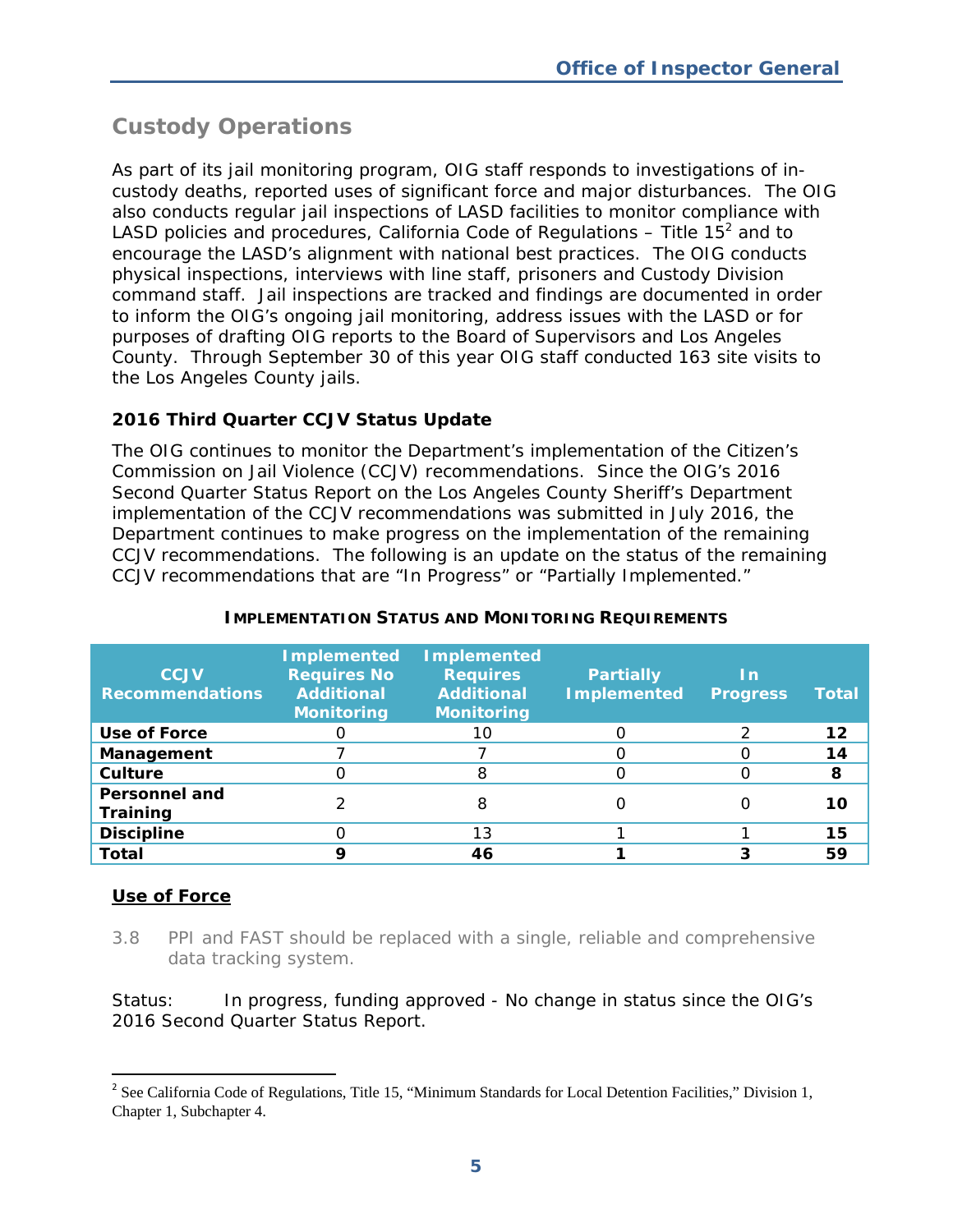*3.12 The Department should purchase additional body scanners.* 

#### *Status: In progress*

The Department reports that it is still in Phase II of the multi-phase installation of body scanners with no significant updates on installation of additional machines. As reported in the *2016 Second Quarter Status Report*, the Department experienced high levels of refusals at Pitchess Detention Center (PDC)-South facility among prisoner workers. The Department reports that through its strategic efforts, it is no longer experiencing refusals by prisoner workers at PDC-South facility. $3$  To combat the refusals, the Department is enforcing prisoner worker contracts which state that a prisoner's refusal to submit to contraband screening is grounds for removal from prisoner worker status.

| <b>Facility</b>                                                                                                                       | <b>Objective</b>                                    | <b>Status</b>                                                                                                                                                                    |  |  |
|---------------------------------------------------------------------------------------------------------------------------------------|-----------------------------------------------------|----------------------------------------------------------------------------------------------------------------------------------------------------------------------------------|--|--|
| Phase II                                                                                                                              |                                                     |                                                                                                                                                                                  |  |  |
| Century<br>Regional<br>Detention<br>Facility (CRDF)                                                                                   | Installation of one (1)<br>additional body scanner  | No change in status since the OIG's 2016<br>Second Quarter Status Report.                                                                                                        |  |  |
| Inmate<br>Reception<br>Center (IRC)<br>Old Side                                                                                       | Installation of two (2)<br>additional body scanners | The Department reports that it is currently<br>submitting purchase orders to begin<br>production of the four body scanners. The<br>facility renovations at both IRC Old Side and |  |  |
| <b>IRC Booking</b><br>Front                                                                                                           | Installation of two (2)<br>additional body scanners | Booking Front remain on target for the<br>December 2016 completion date. The<br>Department reports that all four body<br>scanners will be installed in January 2017.             |  |  |
| Phase III                                                                                                                             |                                                     |                                                                                                                                                                                  |  |  |
| North County<br>Correctional<br>Facility (NCCF)                                                                                       | Installation of two (2)<br>body scanners            | No change in status since the OIG's 2016<br>First Quarter Status Report.                                                                                                         |  |  |
| PDC-North                                                                                                                             | Installation of two (2)<br>body scanners            | No change in status since the OIG's 2016<br>First Quarter Status Report.                                                                                                         |  |  |
| Phase IV                                                                                                                              |                                                     |                                                                                                                                                                                  |  |  |
| The Department reports that it is still in the process of identifying areas appropriate for<br>placement of additional body scanners. |                                                     |                                                                                                                                                                                  |  |  |

#### **Discipline**

j

*7.14 The grievance process should be improved to include added checks and oversight.* 

#### *Status: Partially implemented*

In July, the Department finalized its new prisoner grievance policy. In addition, the Grievance Coordinator compiled a prisoner grievance handbook to assist

<sup>3</sup> As reported in the OIG's *2015 Fourth Quarter Status Report*, body scanners were installed at PDC South in September 2015.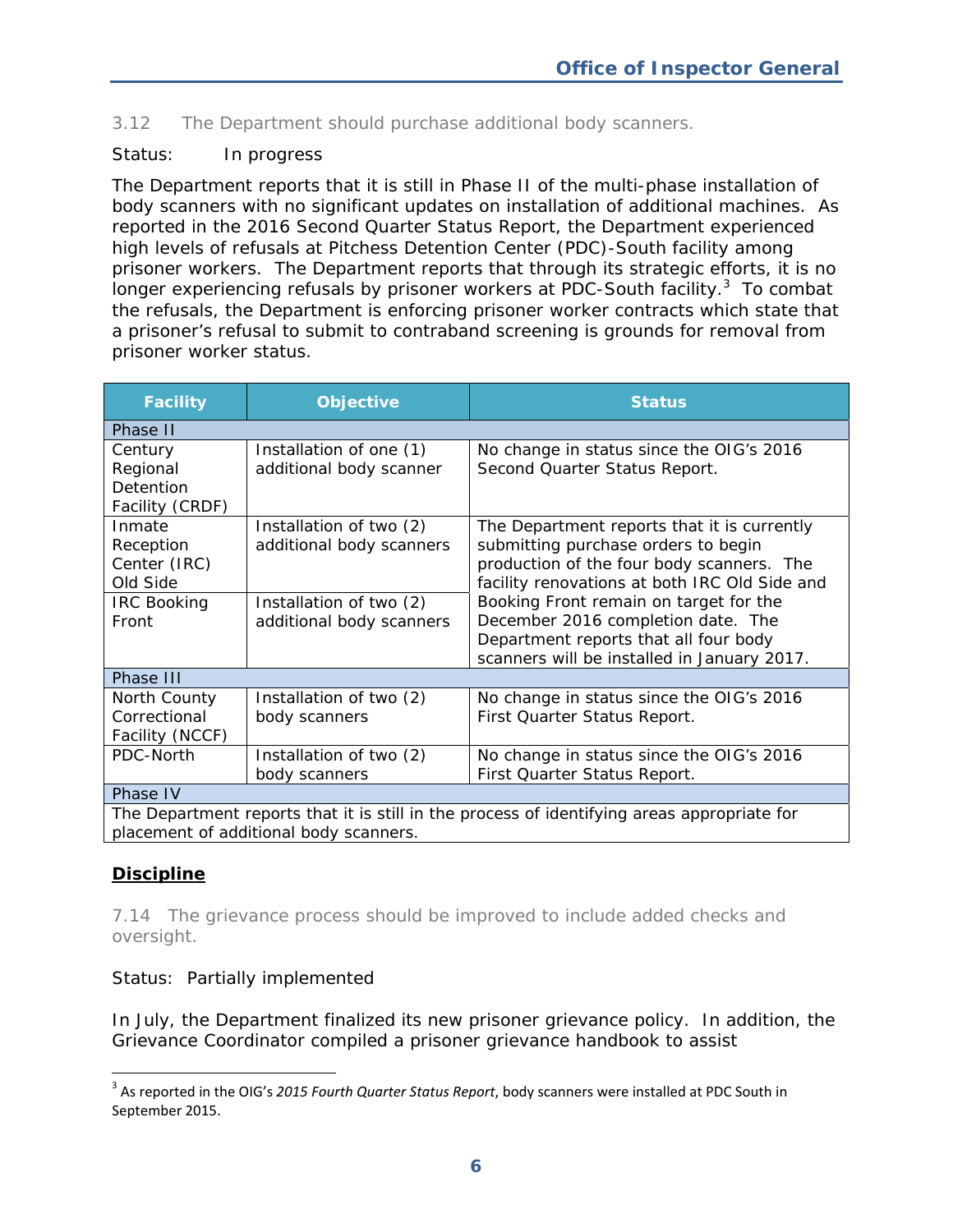supervisors with new grievance procedures. Due to changes required by the *Rosas, et al. v. McDonnell* (Case No. CV 12-00428 DDP) (*Rosas*), prisoner grievances and prisoner requests are now reported on separate forms. The Department reports that it is developing Spanish versions of the forms and will have them completed by the end of the year. The Spanish language sections of the form will include name, booking number, facility, housing location and date. The areas requiring the prisoner to select a grievance/request category and to describe the details of the grievance/request are in English only.

Pursuant to the *Rosas* settlement agreement, the Department revised its grievance classification categories for more specificity. This was done partly in an effort to reduce the frequency of complaints designated in the "Other" category which cannot be meaningfully analyzed by Department management in their identification and tracking of custody issues. The following categories were added to the section for grievances against staff: Use of Force, Retaliation, Harassment, and Racial or identity profiling. The OIG will continue to monitor changes to the grievance process.

The Department initiated training related to new grievance procedures, wherein trainers emphasize additional sergeant responsibilities under the new policy. Custody line sergeants and lieutenants attend the eight-hour training course, which includes classroom instruction and hands-on computer training for processing complaints through the Custody Automated Reporting and Tracking System. OIG monitors and community liaisons attended this training on September 6, 2016 and September 16, 2016.

The OIG's *2016 Second Quarter Status Report* noted that as of March 2016, 755 prisoner grievances were outstanding. As of August 31, 2016, the Department reports that there are 1237 outstanding grievances, more than half arising from Twin Towers Correctional Facility (TTCF) (684). This is a large increase from the 2015 year-to-date figure of 90 outstanding grievances at TTCF. To address the increased number of outstanding grievances at TTCF the Department reports that it is reallocating funding to equip the TTCF Grievance Team with additional personnel. The OIG will continue to monitor outstanding grievances going forward.

Last, the Department reported as of September 30 that iPad installation at Men's Central Jail (MCJ), TTCF and CRDF was ongoing as was the iPad pilot program at MCJ. The Department provided the OIG with a schedule of the iPad activation process within MCJ, which the Department anticipates will last until December. The Department reports that it will fully deploy iPads into CRDF and TTCF once issues are identified and addressed from the pilot program at MCJ. Currently, the Department reports that iPads at CRDF are fully installed in all housing areas, although not operational. At TTCF, the Department reports that iPads are installed in some housing areas, although none were operational at the time of this report.

In response to the high numbers of grievances and requests on the 9000 floor, the Department reports that it created a direct supervision pilot program in the 9500 dorm. As part of this program, the Department reported that two deputies were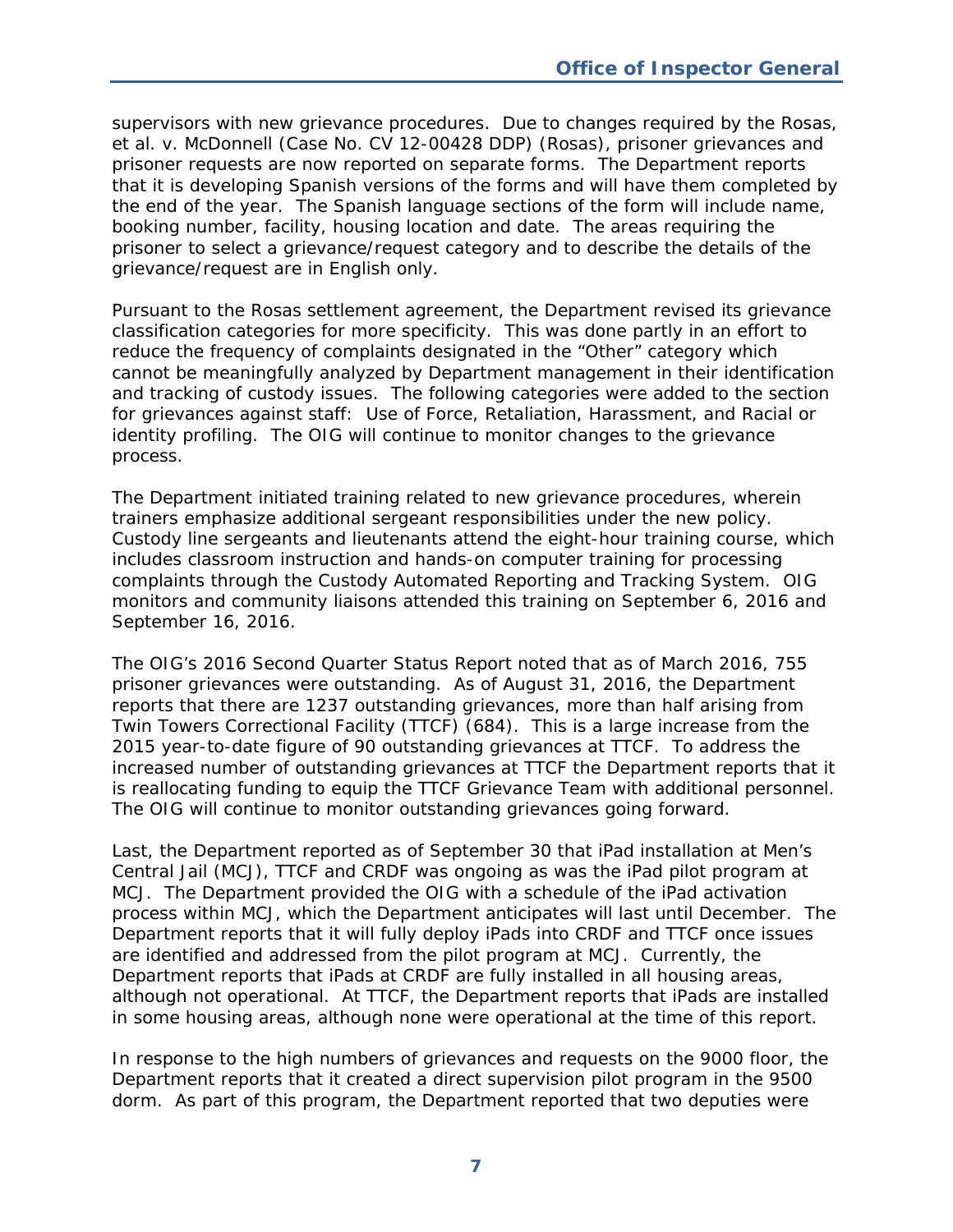assigned to work shifts inside the 9500 dormitory. The goal of the pilot was to allow personnel to respond to requests and address other issues as they arise, before they become grievances.<sup>4</sup> The OIG will continue to monitor the Department's efforts to implement a direct supervision model as well as the installation and activation of additional iPads in all facilities.

#### *7.15 The use of lapel cameras as an investigative tool should be broadened.*

The Data Services Bureau (DSB) reports that construction of the communications room at PDC-South is complete. Installation of Closed Circuit Television (CCTV) cameras at the NCCF is ongoing. Currently, more than half of the cameras at NCCF are installed though these cameras must be configured before they begin recording footage. Currently, all CCTV cameras in the 600 building of the facility are recording. CCTV cameras in the 500 and 700s buildings are awaiting configuration and activation by the Department's Data Systems Bureau.

In the OIG's *2016 Second Quarter Status Report*, the OIG provided information on an audit completed by the Department's Audit and Accountability Bureau (AAB). The audit addressed the functionality of the CCTV system within Twin Tower's Correctional Facility (TTCF), compliance with the United States Department of Justice (DOJ) settlement agreement,<sup>5</sup> and compliance with Department policy regarding camera monitoring and footage retention. The AAB also identified several areas for needed improvement including: (1) installation of a camera malfunction notification feature; (2) documentation of camera inspections; and (3) insufficient CCTV footage archives. The OIG continues to monitor the functionality of cameras within jail facilities including the implementation of these recommendations by AAB. The OIG will provide an update on the Department's efforts to implement AAB's recommendations in its next report.

#### **Handling of Comments/Complaints Regarding Department Operations and Jails**

The OIG has received 260 new complaints through September 30 of this year from members of the public, prisoners, prisoners' family members and friends and community organizations. Each complaint was reviewed by OIG staff. One hundred eighty of these complaints were related to the conditions of confinement within the Department's custody facilities, as shown below. The classification totals do not equal the number of complaints because many of the complaints address multiple issues.

j

 $<sup>4</sup>$  On October 21, the Department notified the OIG that it discontinued its direct supervision pilot due to security</sup> and staffing concerns.<br><sup>5</sup> Settlement Agreement Section S, Use of Force, provision 83 describes the CCTV at all jail facility common areas,

specifically TTCF.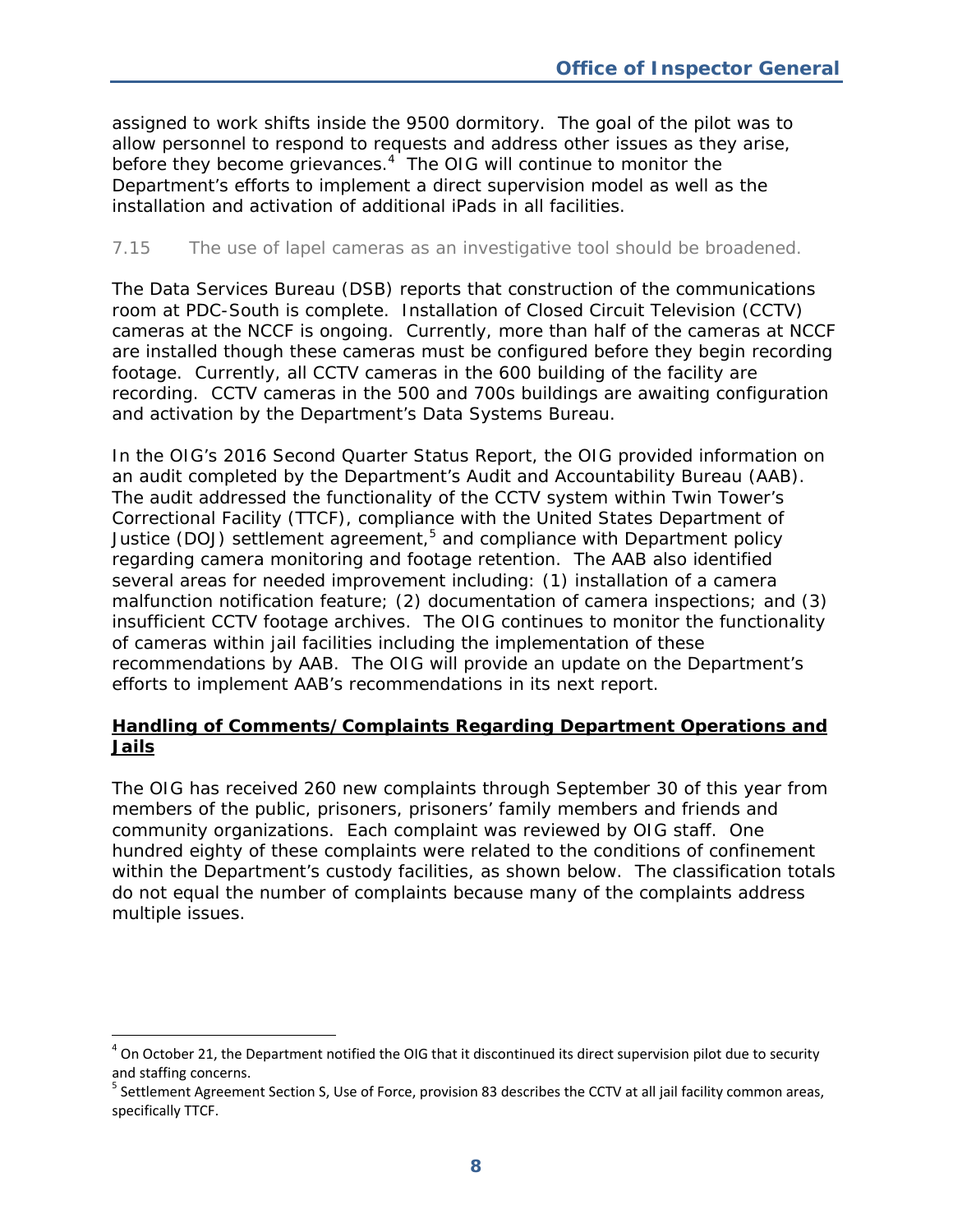| <b>Complaint/Incident Classification</b> | <b>Totals</b> |
|------------------------------------------|---------------|
| Personnel Issue                          |               |
| Use of Force                             | 11            |
| Rude/Abusive Behavior                    | 11            |
| Discrimination                           | 10            |
| Other subjects                           | 3             |
| No discernable subject                   | 5             |
| <b>Medical/Dental Services</b>           | 59            |
| <b>Disability Accommodation</b>          | 36            |
| <b>Mental Health Services</b>            | 15            |
| Housing                                  | 14            |
| Dietary                                  | 12            |
| Hygiene                                  | 3             |
| <b>Physical Plant</b>                    | 3             |
| <b>Other Service Issue</b>               | 11            |
| No Discernible Issue                     | 31            |
| ΤΟΤΑL                                    | 224           |

Twenty four complaints were related to civilian contacts with Department personnel by persons who were not in custody. The classification totals do not equal the number of complaints because some of the complaints address multiple issues.

| <b>Complaint/Incident Classification</b> | <b>Totals</b>  |
|------------------------------------------|----------------|
| Personnel Issue                          |                |
| Rude/Abusive Behavior                    |                |
| <b>Unlawful Conduct</b>                  |                |
| <b>Failed to Take Action</b>             | 3              |
| Discrimination                           | $\mathfrak{p}$ |
| Excessive Force                          |                |
|                                          |                |
| <b>Other Service Issue</b>               | 13             |
| ΤΩΤΔΙ                                    |                |

Eighteen complaints were not about the Department or Department personnel and were referred to the appropriate agency or the complainant was directed to seek counsel. Thirty-eight of the complaints did not complain about conduct by the Department or Department personnel and did not describe the complaint with sufficient detail to refer to another agency or counsel.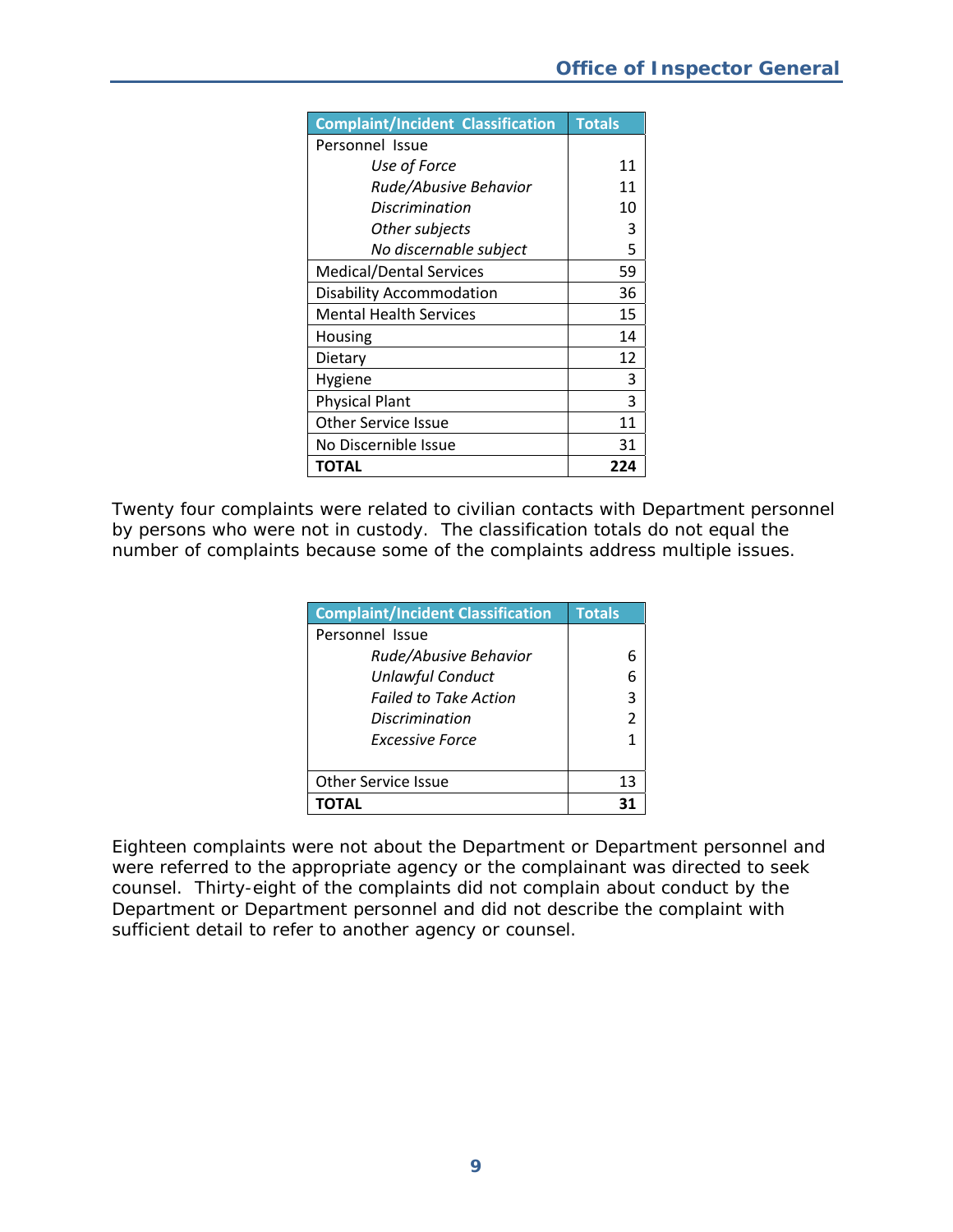# **Audits, Communications with the Public, the Board of Supervisors and the Sheriff**

### *Outreach*

The OIG regularly communicates with the public, the Board of Supervisors, and the Sheriff regarding the work of the OIG and the Department's operations.

OIG staff regularly attended meetings with concerned community members, including the meetings of the Public Safety & Justice Committee of the Empowerment Congress and the monthly meetings of the National Association of Equal Justice in America in Compton. The OIG also attended monthly standing meetings with the Youth Justice Coalition to address concerns regarding the conditions of confinement in the Los Angeles County jails and facilitated a meeting between coalition members and the Department's Custody Division command staff.

The Inspector General meets personally with the Sheriff on a weekly basis and apprises the Sheriff of the OIG's observations. The Assistant Inspector General who directs the work of the OIG's jail monitors also meets personally with the Sheriff regularly to share her observations.

The Inspector General and his staff attend all Board proceedings which effect or touch on the Department's operation.

#### *Reports*

Through September 30 of this year, the OIG, pursuant to Los Angeles County Code of Ordinances section 6.44.190, has issued the following public reports which resulted in discernable outcomes:

| June 9, 2016<br>May 26, 2016<br>Analysis of the Deputy Sheriff Trainee Probationary Period:<br>Recommendations for a Meaningful Assessment Opportunity<br>March 31, 2016<br>Community Oriented Policing: Los Angeles County Sheriff's<br>Department<br>March 4, 2016<br><b>LASD Information</b><br>March 28, 2016<br>Update on Report by the Inspector General on the<br><b>Protect Confidential LASD Information</b> | June 24, 2016 | Overview and Policy Analysis of Tethering in Los Angeles County<br>Jails                                                  |
|-----------------------------------------------------------------------------------------------------------------------------------------------------------------------------------------------------------------------------------------------------------------------------------------------------------------------------------------------------------------------------------------------------------------------|---------------|---------------------------------------------------------------------------------------------------------------------------|
|                                                                                                                                                                                                                                                                                                                                                                                                                       |               | Audit of Allegation-of-Force Investigations at Custody Facilities                                                         |
|                                                                                                                                                                                                                                                                                                                                                                                                                       |               |                                                                                                                           |
|                                                                                                                                                                                                                                                                                                                                                                                                                       |               |                                                                                                                           |
|                                                                                                                                                                                                                                                                                                                                                                                                                       |               | Report by the Inspector General on the Implementation of the<br>Memorandum of Agreement to Share and Protect Confidential |
|                                                                                                                                                                                                                                                                                                                                                                                                                       |               | Implementation of the Memorandum of Agreement to Share and                                                                |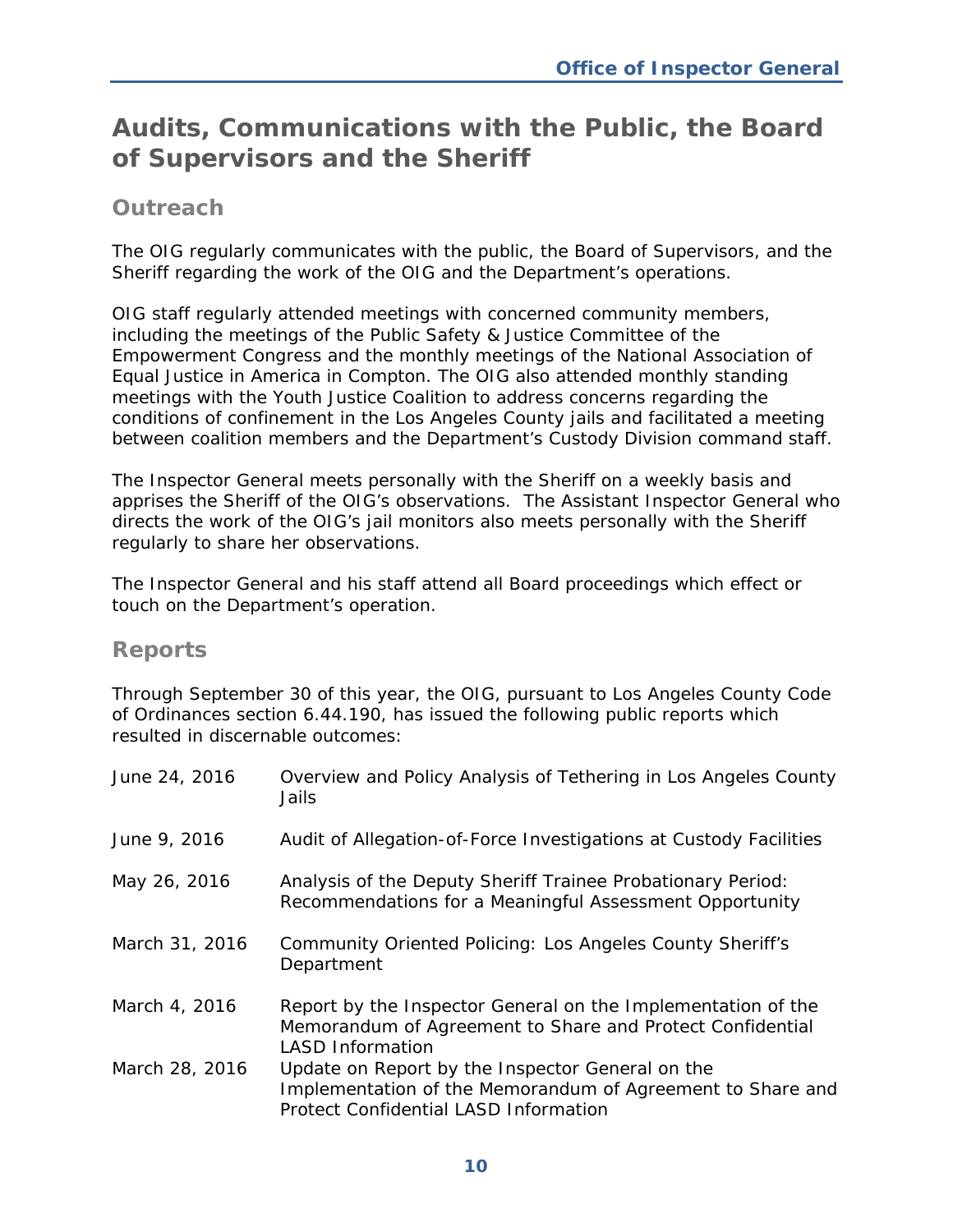Throughout the preparation of the "Overview and Policy Analysis of Tethering in Los Angeles County Jails" report, the Sheriff's Department worked collaboratively with OIG staff and the *Rosas* monitors to develop fixed restraint policies which would strike the appropriate balance between the safety and constitutional rights of prisoners and the need to provide security and order in jail facilities. These policies were approved by the *Rosas* monitors and implementation began on August 31, 2016.

The OIG's "Audit of Allegation-of-Force Investigations" made thirteen findings and thirteen recommendations. The Department agreed or concurred with seven of the recommendations and took steps to remedy the issues cited in the OIG audit. The Department noted that six of the recommendations had been implemented prior to the public issuance of the OIG audit.

In response to the "Analysis of the Deputy Sheriff Trainee Probationary Period" report, the Department immediately initiated the implementation of remedial measures which did not require additional budget allocations as outlined in the Sheriff's response. The Department also continued a dialogue with the Inspector General regarding additional remedial steps which could be taken and has developed and presented a budget proposal to the Board for implementation of those remedial steps. The Office of Inspector General will conduct periodic spotcheck audits to assess the implementation and effectiveness of these remedial steps.

The "Community Oriented Policing: Los Angeles County Sheriff's Department" report identified the station-level community outreach efforts engaged in by the Department. This is the first step in monitoring by the OIG the implementation of these efforts and the measuring of their impact on the diverse communities the Department serves.

## **Additional Activities**

In September, Assistant Inspector General Cathleen Beltz was a featured speaker at the National Association for Civilian Oversight of Law Enforcement conference. At the Models of Correctional Oversight session, moderated by OIG Investigator II Stacey Nelson, Ms. Beltz addressed the issues faced by the OIG and also the creation of effective accountability measures and mechanisms in the Los Angeles County Jails. NACOLE meetings are just one forum in which OIG staff members communicate with other professionals in the field to share notes and coordinate efforts where feasible. Our staff frequently communicates with LAPD OIG.

Also in September the Inspector General testified before a subcommittee of the Santa Clara Board of Supervisors. The County of Santa Clara is considering creating a civilian oversight system and requested information regarding our approaches and experiences in Los Angeles.